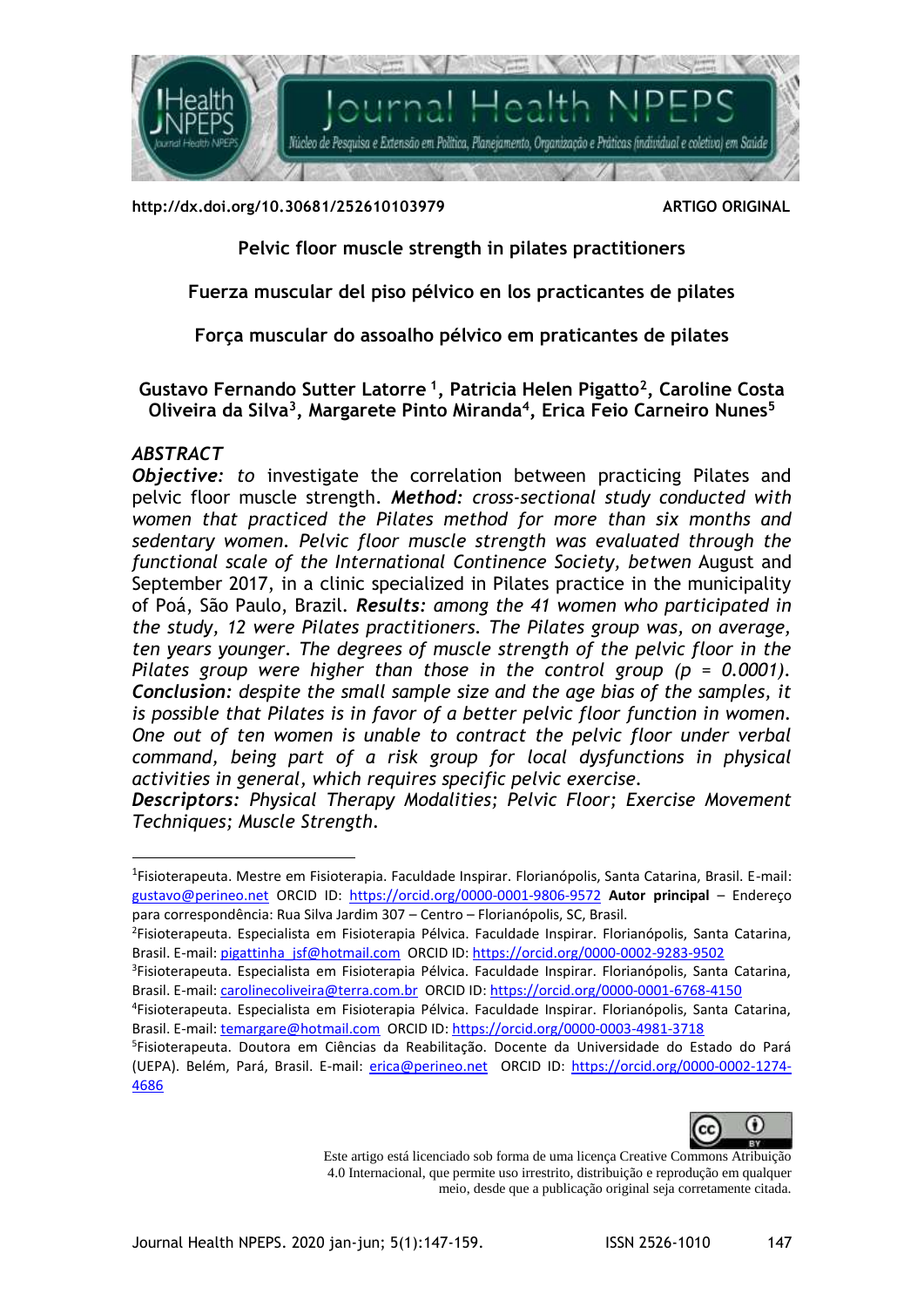## *RESUMEN*

*Objetivo: investigar la correlación entre la práctica de Pilates y la fuerza muscular del piso pélvico. Método: estudio transversal realizado con mujeres que practicaron el método Pilates durante más de seis meses y mujeres sedentarias. La fuerza muscular del piso pélvico se evaluó utilizando la escala funcional de la Sociedad Internacional de Continencia, entre agosto y septiembre de 2017, en una clínica especializada en la práctica de Pilates en la ciudad de Poá, São Paulo, Brasil. Resultados: entre las 41 mujeres que participaron en el estudio, 12 eran practicantes de Pilates. El grupo de Pilates era, en promedio, diez años más joven. Los grados de fuerza muscular del piso pélvico en el grupo de Pilates fueron más altos que los del grupo de control (p = 0,0001). Conclusión: a pesar del pequeño tamaño de la muestra y el sesgo de edad de las muestras, es posible que Pilates esté a favor de una mejor función del piso pélvico en las mujeres. Una de cada diez mujeres no puede contraer el piso pélvico bajo orden verbal, siendo parte de un grupo en riesgo de disfunciones locales en actividades físicas en general, lo que requiere un ejercicio pélvico específico.*

*Descriptores: Modalidades de Fisioterapia; Diafragma Pélvico; Técnicas de Ejercicio con Movimientos; Fuerza Muscular.*

# **RESUMO**

**Objetivo**: investigar a correlação entre a prática de Pilates e a força muscular do assoalho pélvico. **Método**: estudo transversal realizado com mulheres que praticaram o método Pilates por mais de seis meses e mulheres sedentárias. A força muscular do assoalho pélvico foi avaliada por meio da escala funcional da International Continence Society, entre agosto e setembro de 2017, em clínica especializada na prática de Pilates no município de Poá, São Paulo, Brasil. **Resultados:** entre as 41 mulheres que participaram do estudo, 12 eram praticantes de Pilates. O grupo Pilates era em média dez anos mais jovem. Os graus de força muscular do assoalho pélvico do grupo Pilates foram superiores aos do grupo controle (p=0,0001). **Conclusão**: apesar do pequeno tamanho amostral e do viés etário das amostras, é possível que o Pilates seja a favor de uma melhor função do assoalho pélvico nas mulheres. Uma em cada dez mulheres é incapaz de contrair o assoalho pélvico sob comando verbal, fazendo parte de um grupo de risco para disfunções locais nas atividades físicas em geral, o que exige exercício pélvico específico.

**Descritores**: Modalidades de Fisioterapia; Diafragma da Pelve; Técnicas de Exercício e de Movimento; Forca Muscular.

# *INTRODUCTION*

*Pelvic floor dysfunctions are common among women, occurring in almost one in every four<sup>1</sup> . The most common* 

*dysfunctions among women are sexual dysfunctions, urinary incontinence (UI), fecal incontinence, genital prolapse and chronic pelvic pain2-7 .*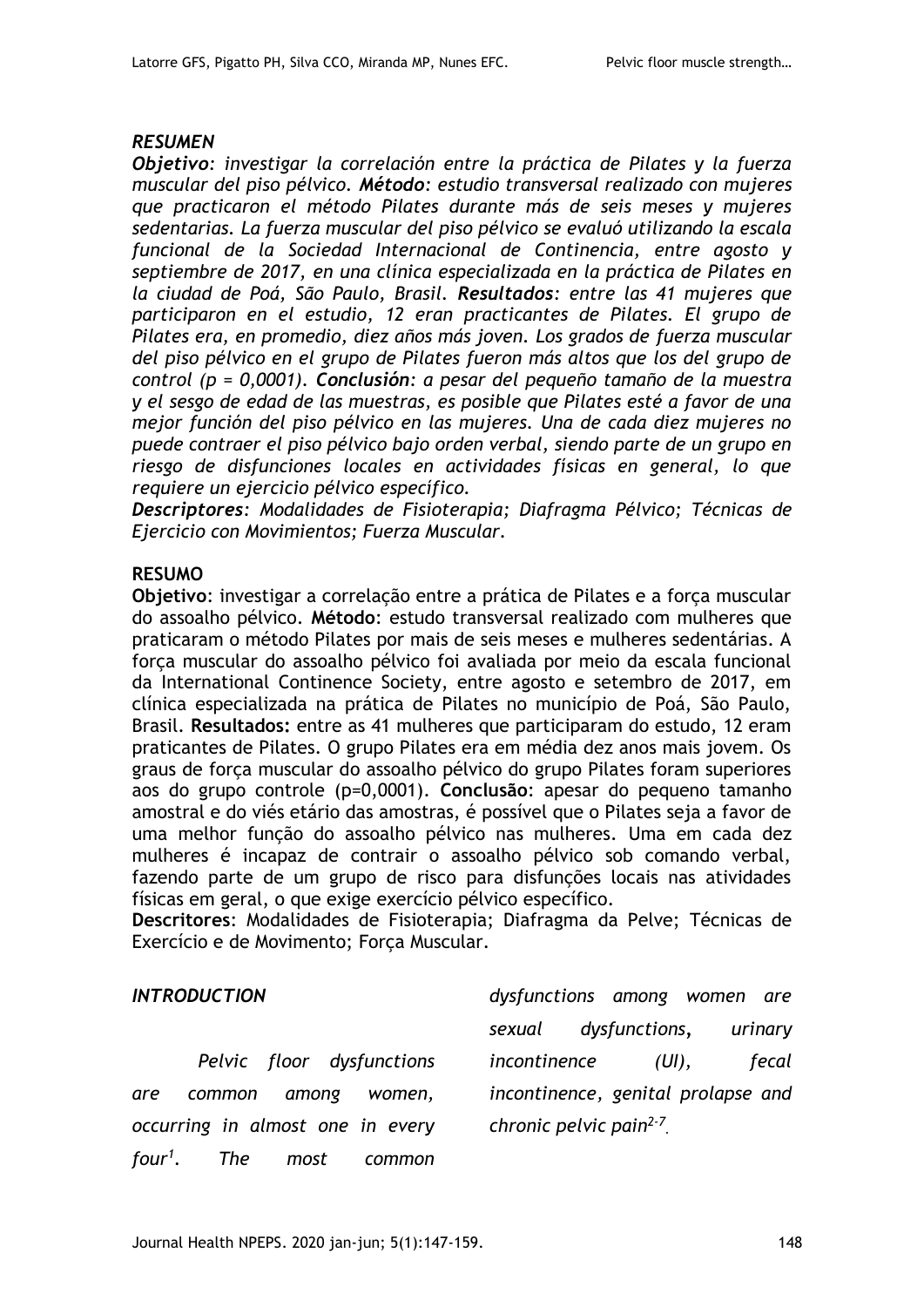*The urinary, sexual and fecal functions, as well as the support of pelvic organs, depend on the function of the pelvic floor muscles (PFM)<sup>8</sup> . Thus, training of this musculature has been studied in several dysfunctions9-11 .*

*Due to scientific advancements, pelvic floor muscle training (PFMT) became multivariate based on a structured evaluation that aims to objectively identify the functional origin of the dysfunction, be it 1) strength, 2) endurance, 3) power, 4) coordination and/or 5) reflex contraction — or pre-contraction, or, yet, their combination<sup>12</sup> .*

*Together with other physiotherapy-specific techniques, the Pilates method comes as a therapeutic modality that makes globally strengthening and stretching exercises more accessible and playful, being considered a useful tool in prevention and rehabilitation<sup>13</sup>. It is considered an efficient way to strengthen the core muscles, providing postural balance and improvement of the quality of life<sup>14</sup>. Recent studies13,14 have* 

*indicated both mental and physical health effects from this method.* 

*It is common for Pilates instructors to target the contraction of the PFM during the exercises, which is based on the popularly widespread idea that this method can lead to a significant improvement of the pelvic floor resistance, and that this improvement is prone to remain over time so that this method could provide a new and more attractive alternative for the prevention and treatment of pelvic floor dysfunctions.* 

*However, there are no studies indicating whether the Pilates method is indeed able to activate and promote changes in the functions of the PFM either in the strength, resistance and coordination parameters or in the motor reflex activity. By considering strength as one of the parameters that indicate pelvic floor function, this study aimed to investigate the correlation between practicing Pilates and pelvic floor muscle strength.*

# *METHOD*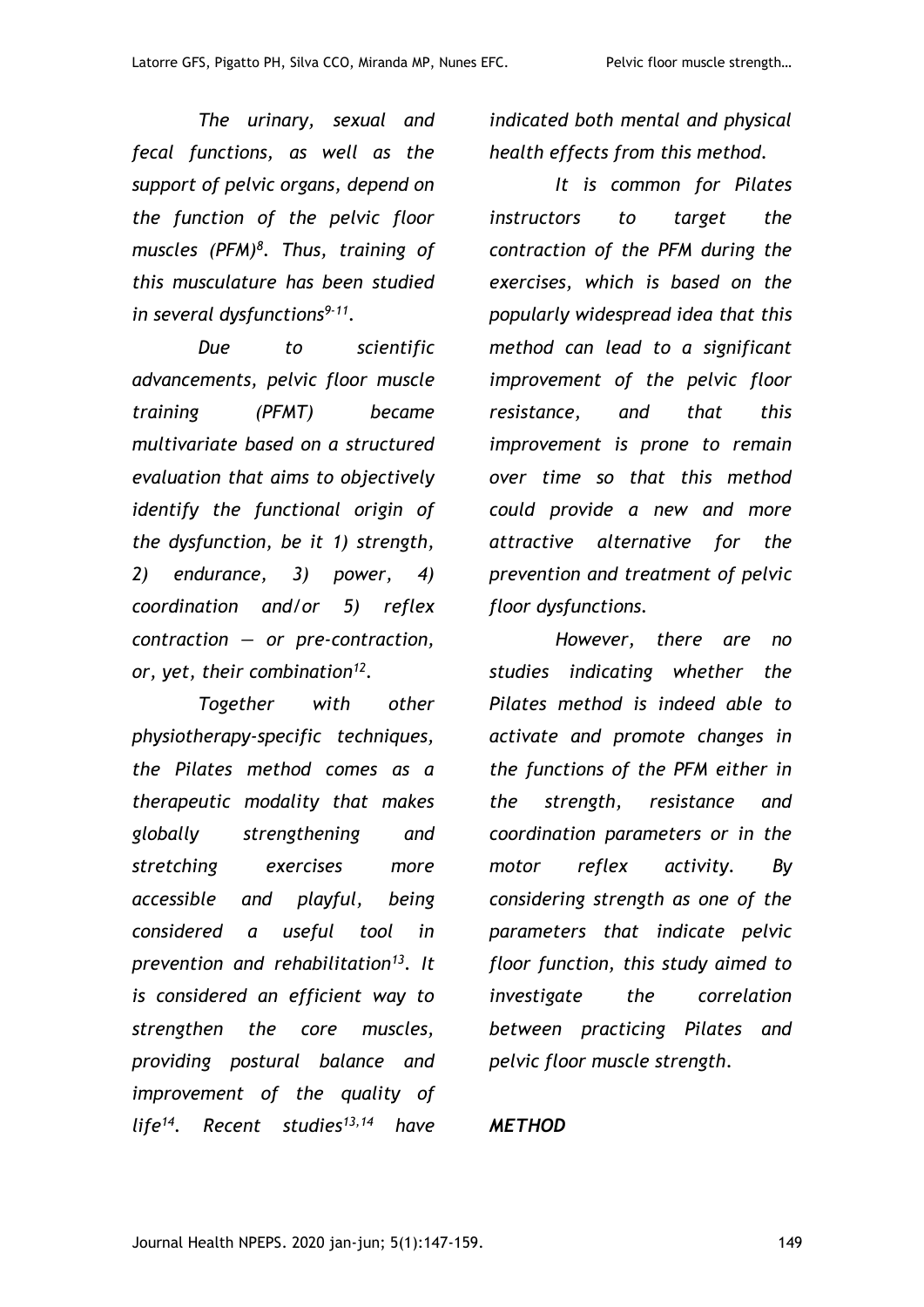*This is a cross-sectional study approved by the Research Ethics Committee Universidade Metodista de São Paulo-Umesp (number 1.204.065, CAAE 48260015.0.0000.5508) and conducted in a clinic specialized in Pilates practice in the municipality of Poá, São Paulo, Brazil, between August and September 2017, city of residence of the researchers.*

*We included women aged 18 to 45 that practiced the Pilates method for a period longer than six months and without complaints about pelvic floor dysfunction. We excluded pregnant women and women with pelvic floor dysfunctions.*

*Sampling occurred by convenience. Women were recruited from the general population through posters in public spaces and social networks.* 

*For data collection, we first divided the participants into two groups: GP, consisting of women that performed exercises using the Pilates method, and GC, formed by sedentary women. Posteriorly, the researcher PHP, trained by the research advisor GFSL, conducted the evaluation of* 

*the functional kinesiology of the pelvic floor musculature (PFM), in a private office at the clinic of the study site. In this assessment, PHP did not know which group each participant belonged to. The evaluation occurred within the standards defined by the International Continence Society and Brazilian Pelvic Physiotherapy Association<sup>12</sup> by vaginal inspection and palpation with two fingers in lithotomy position.* 

*Initially, all participants were instructed about the PFM, their anatomy and function and how they should contract, receiving the command to "arrest the pee", then, the participants were asked to perform a maximum voluntary contraction and the pelvic floor was inspected for cranial movement, as well as for the use or not of accessory musculature and/or respiratory apnea. Following, vaginal palpation with two fingers was performed and the strength of the contraction was graded as absent (without any contraction), weak (contraction of the closure type without elevation of the vaginal walls), normal*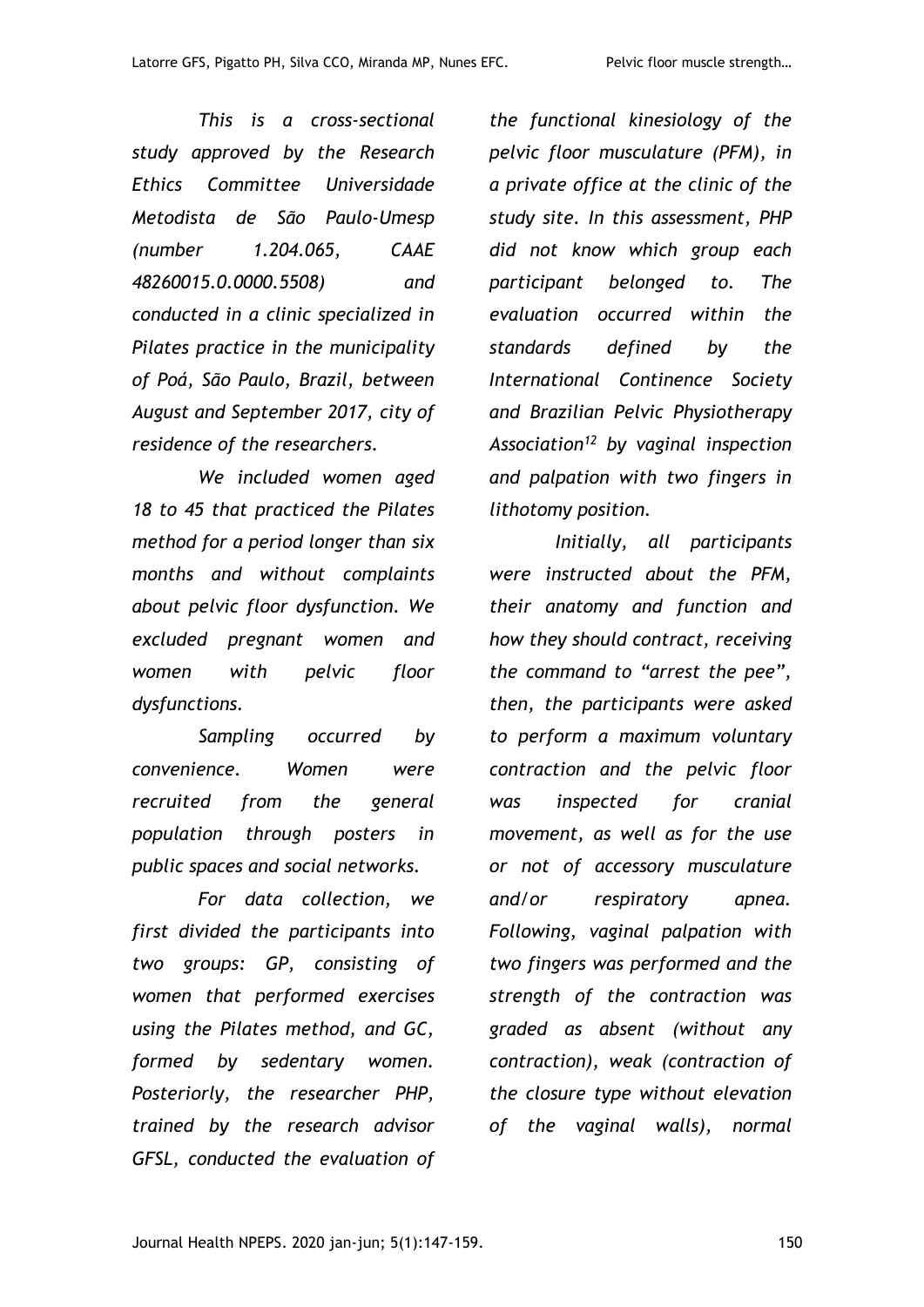*(closure with elevation) and strong (closure with resisted elevation)<sup>12</sup> .* 

*Fourty five women were recruited, 13 in the GP and 32 in the CG, however, one participant in the GP and 3 in the CG gave up on the study, which ended with 41 women.*

*Data were stored in the program Excel 5.0 and analyzed by descriptive and inferential statistics using the Mann-Whitney test due to the non-normal distribution of the sample.*

*A total of 41 women participated in the study, 12 of the GP group and 29 of the GC group. The mean age of the GP was 34.5 ± 10.8 and of the CG 46.7 ± 14. It is observed that the muscular strength of the pelvic floor was greater in women who practice the Pilates Method compared to the sedentary ones. The results of this by-group evaluation are described in Table 1.*

### *RESULTS*

| practitioners accoraing to age and PFM function. |                 |    |                |      |
|--------------------------------------------------|-----------------|----|----------------|------|
|                                                  | GР<br>$n = 12$  |    | GC<br>$n = 29$ |      |
| Age (years)                                      | $34.5 \pm 10.8$ |    | $46.7 \pm 14$  |      |
| PFM <sup>*</sup> function                        | n               | %  | n              | %    |
| 1 [Absent]                                       |                 |    |                |      |
| 2 [Weak]                                         |                 |    | 11             | 37.9 |
| 3 [Normal]                                       |                 | 25 | 15             | 51.7 |
| 4 [Strong]                                       | 9               | 75 |                | 10.3 |

*Table 1 - Characteristics of the groups of Pilates practitioners and nonpractitioners according to age and PFM function.*

*\*Pelvic Floor Muscles.*

*The Mann-Whitney test indicated that the distribution of the strength parameters between the groups was not the same and was statistically significant* 

*(p=0.0001). The group of Pilates practitioners showed higher grades of contraction strength of the pelvic floor musculature (Figure 1).*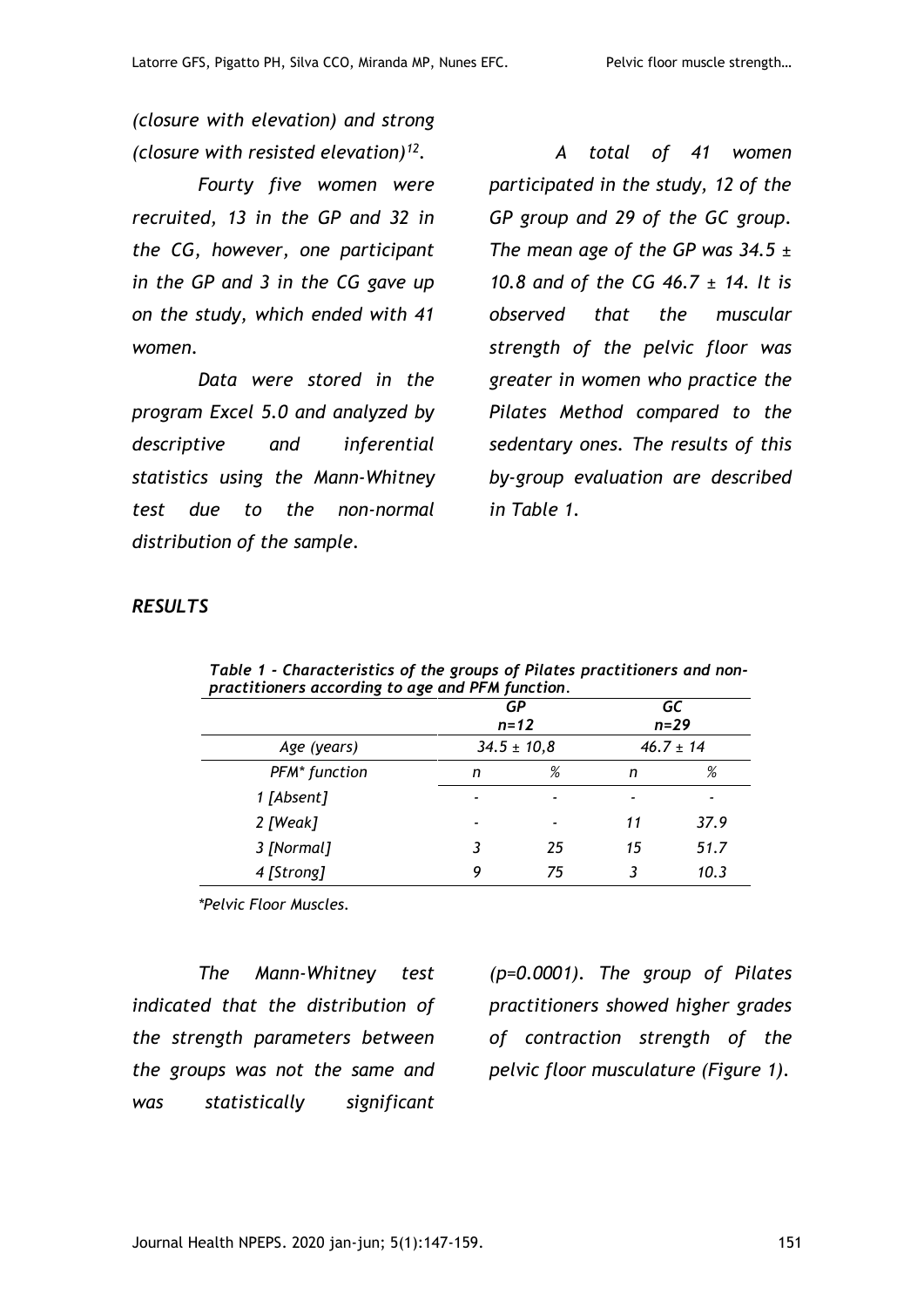

*Figure 1 - Distribution of women in the GP and GC groups according to the four grades of muscle contraction of the Pelvic Floor Functional Scale of the International Continence Society<sup>12</sup> .*

#### *DISCUSSION*

*A pelvic floor with impaired or inadequate function is an etiological factor for UI and other urinary, genital and fecal dysfunctions<sup>15</sup>, conditions that are, therefore, treatable by pelvic physiotherapy based on techniques focused on the functional improvement of this musculature by increasing either strength, power, endurance, proprioception, motor skills or other functional issues<sup>12</sup> .*

*Despite the recognition of specific functional exercises for PFM, the possibility that global techniques based on less focused or more encompassing exercises may have a positive influence on pelvic* 

*floor function has been suggested<sup>16</sup> .* 

*The strength gain of the Map stems from the muscle's ability to generate strength. It is usually expressed as maximum voluntary measures of contraction and as maximum of one repetition (1RM). In the case of MAP, the strength gain results from the correct contraction of MAP, defined as a a constriction and inward (ventrocephalad) movement of the pelvic openings. Normal, well-functioning pelvic floor muscles may demonstrate some (controlled or limited) downward dorsal perineal movement in response to increased intraabdominal pressure in the absence*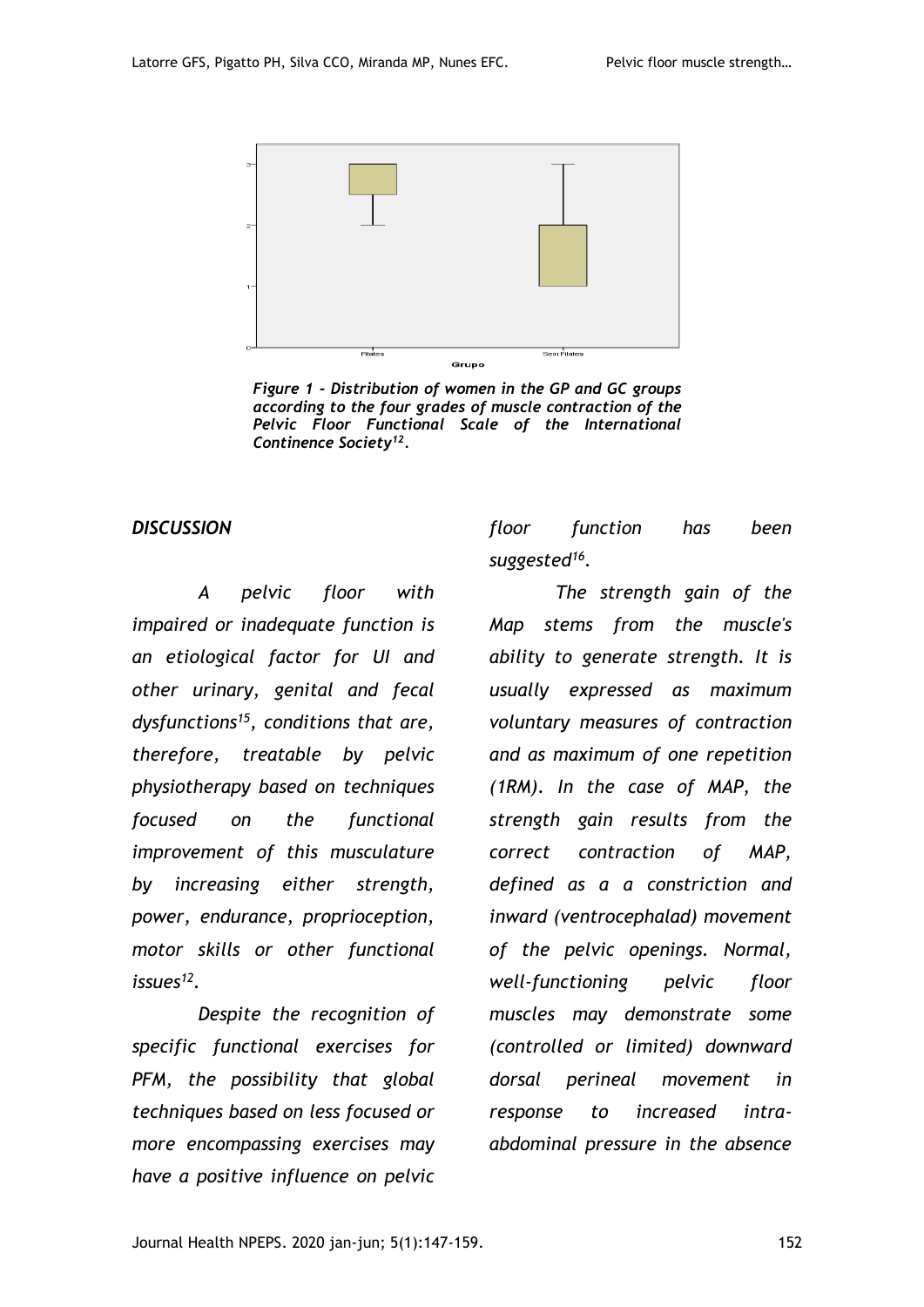*of incontinence or prolapse of organ pelvic<sup>17</sup> .*

*One of the principles of the Pilates method is centralization (Powerhouse), that is, the center of body strength, composed of the abdominal, transversus abdominis, multifidus and pelvic floor muscles<sup>18</sup>. Thus, when the Powerhouse is activated, there will be contraction of the lower abdominal muscles added to the co-activation of the pelvic floor, applying between 20 to 30% of the voluntary contraction of the muscles involved<sup>19</sup> .*

*This study of 41 women showed that the GFP of Pilates practitioners was higher than the average strength of women who did not use this method.*

*In this segment, Bertoldi et al<sup>20</sup>, studied the influence of the Pilates method exercises on the force of contraction of the pelvic floor muscles and on the quality of life of women in the climacteric, observing that Breathing is one of the fundamental principles of the Pilates method and linked to the correct activation of the Powerhouse, requires the contraction of several muscles,* 

*including MAP. This contraction occurs during all expirations performed during the exercise and this is able to promote a significant strength gain in women who are in the climacteric period.*

*Likewise, Correa et al<sup>21</sup>, in a systematic review, concluded that the Pilates method exercises performed in the analyzed studies demonstrate a greater strength gain in AP, increased flexibility and considerable improvement of the pathology, as well as promoting the improvement of the quality of life. patient's life, reducing the volume of urine lost to exertion.*

*Supporting these observations, Diniz et al<sup>22</sup> evaluated pelvic floor muscle strength using a perineometer in six women that practiced the Pilates method twice a week. The evaluation occurred before and after eight classes of the method and the results showed that all participants gained muscle strength in both types of fibers, with 84% having more gain in type II fibers. For the authors, the Pilates method influences the function of PFM and could be used as a*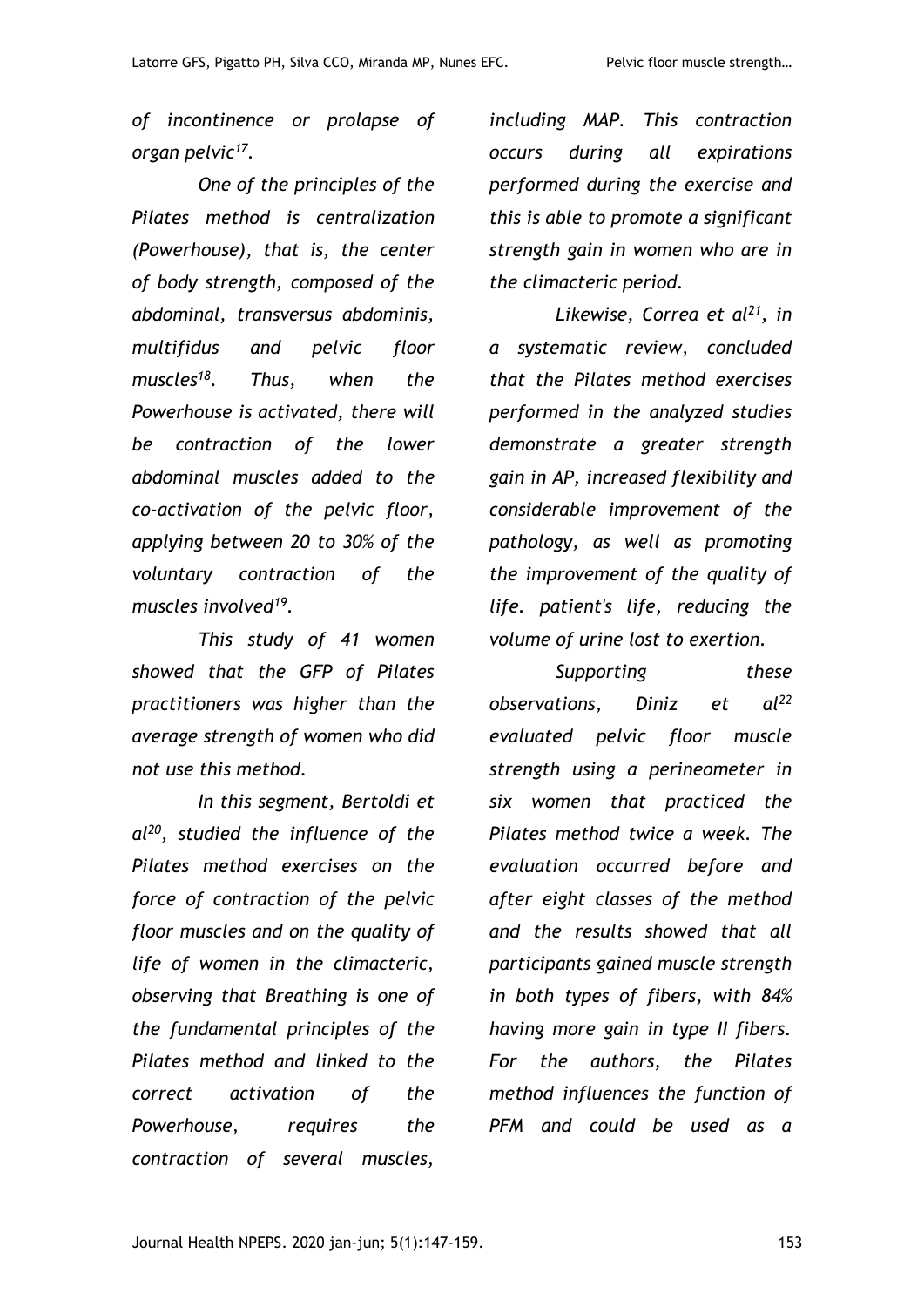*prevention method for pelvic floor dysfunctions.*

*In fact, Andreazza and Serra<sup>23</sup>, in a pilot study, observed 12 women allocated into three groups: Pilates practitioners, practitioners of other physical activity and sedentary women, and showed that physical activity was the main factor. The strength grades of the PFM were assessed using a pressure biofeedback unit, and the authors reported significant differences in the parameters of women that practice Pilates and those that practice some other type of physical activity in contrast with the group of sedentary women so that physical activity, in general, seems to have a positive influence on pelvic floor strength since inactive women had lower results compared to the ones that practiced physical activities.*

*However, Nóbrega et al<sup>24</sup> studied 60 women, 30 Pilates practitioners and 30 sedentary women, evaluated through anamnesis, Perfect scale and perineometer, and did not find a significant difference in any of the analyzed variables.* 

*It is important to consider the fact that one third of the women cannot properly contract their pelvic floor<sup>25</sup>, and that, even after the correct instruction, one in every ten women still cannot make the appropriate contraction<sup>26</sup>. This is a worrisome factor for those women that do not know how to contract their pelvic floor and that, by practicing the Pilates method, or other physical activity, receive this instruction. The pelvic floor will not contract and, therefore, will not play its role to resist the increase of intraabdominal pressure during the exercises, a situation which, especially when associated with the impairment of the involuntary contraction of the pelvic floor, will cause the ligament overload described by DeLancey an Ashton-Miller<sup>27</sup>. These women became one of the important risk groups for genital prolapse and urinary incontinence as described by Slieker-ten Hove et al<sup>28</sup> .* 

*As limitations of this study, we cite the sample size, the age difference between the sample groups, considering that age is an important prognostic factor of*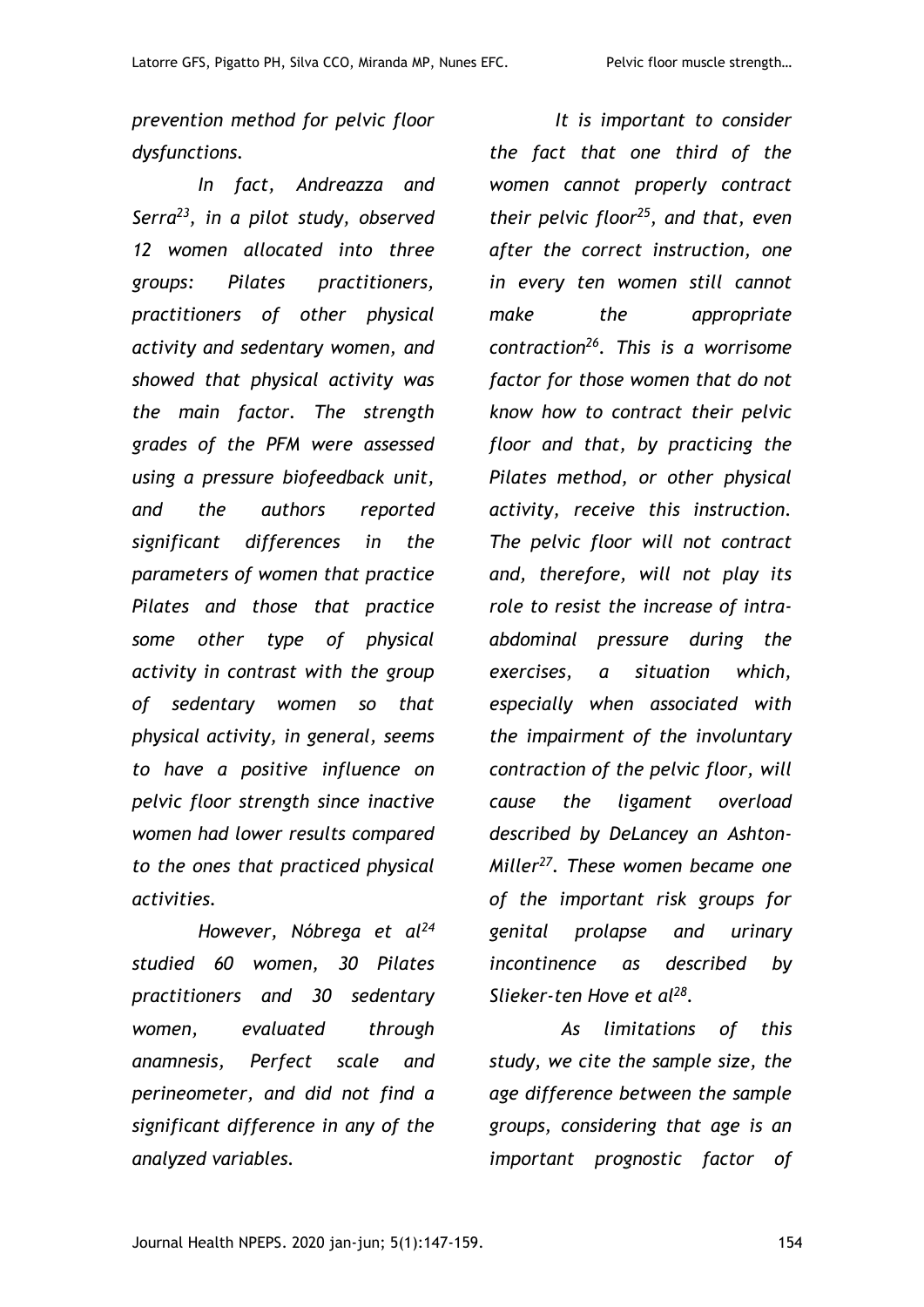*pelvic floor dysfunction12,15, and although there is no consensus about that only the muscular strength serves, in isolation, as a sufficiently sensitive parameter to describe the function of the pelvic floor musculature.*

### *CONCLUSION*

*This study verified that the Pilates method may be related to better pelvic floor muscle strength, with high statistical significance despite the reduced sample size, although a sample bias was present, as the Pilates group was on average 10 years younger.*

*There is still no literature consensus on this conclusion. There is evidence that physical activity in general, and not necessarily Pilates, may be responsible for the improved pelvic floor muscle function and, to clarify this question, studies comparing pelvic floor function in Pilates practitioners and practitioners of other physical activities is urgently necessary.* 

*Nevertheless, there is increasing evidence suggesting that physical activity, including specific* 

*methods such as Pilates, may favor the pelvic floor muscle function. This fact would lead to a vast range of therapies, especially regarding the prevention of pelvic floor dysfunctions, but without forgetting that one in every ten women is unable to contract their pelvic floor under verbal command, needing, for this purpose, specific local pelvic physiotherapy.*

### *REFERENCES*

- **1.** [Coleman TJ,](http://www.ncbi.nlm.nih.gov/pubmed/?term=Coleman%20TJ%5BAuthor%5D&cauthor=true&cauthor_uid=25672647) [Nygaard IE,](http://www.ncbi.nlm.nih.gov/pubmed/?term=Nygaard%20IE%5BAuthor%5D&cauthor=true&cauthor_uid=25672647) [Holder](http://www.ncbi.nlm.nih.gov/pubmed/?term=Holder%20DN%5BAuthor%5D&cauthor=true&cauthor_uid=25672647)  [DN,](http://www.ncbi.nlm.nih.gov/pubmed/?term=Holder%20DN%5BAuthor%5D&cauthor=true&cauthor_uid=25672647) [Egger MJ,](http://www.ncbi.nlm.nih.gov/pubmed/?term=Egger%20MJ%5BAuthor%5D&cauthor=true&cauthor_uid=25672647) [Hitchcock R.](http://www.ncbi.nlm.nih.gov/pubmed/?term=Hitchcock%20R%5BAuthor%5D&cauthor=true&cauthor_uid=25672647) Intraabdominal pressure during Pilate s: unlikely to cause pelvic floor h arm. [Int Urogynecol J.](http://www.ncbi.nlm.nih.gov/pubmed/?term=Intra+abdominal+pressure+during+Pilates%3A+unlikely+to+cause+pelvic+floor+harm) 2015; 26(8):1123-30.
- **2.** Cerejo AC. Disfunção sexual feminina: prevalência e fatores relacionados. Rev Port Clin Geral. 2006: 701-720.
- **3.** [Chiarioni G,](http://www.ncbi.nlm.nih.gov/pubmed/?term=Chiarioni%20G%5BAuthor%5D&cauthor=true&cauthor_uid=22110274) [Asteria C,](http://www.ncbi.nlm.nih.gov/pubmed/?term=Asteria%20C%5BAuthor%5D&cauthor=true&cauthor_uid=22110274) [Whitehead WE.](http://www.ncbi.nlm.nih.gov/pubmed/?term=Whitehead%20WE%5BAuthor%5D&cauthor=true&cauthor_uid=22110274) Chronic proctalgia and chronic pelvic pain syndromes: new etiologic insights and treatment options. [World J Gastroenterol.](http://www.ncbi.nlm.nih.gov/pubmed/?term=Chronic+proctalgia+and+chronic+pelvic+pain+syndromes%3A+New+etiologic+insights+and+treatment+options) 2011;17(40):4447-55.
- **4.** [Robinson D,](http://www.ncbi.nlm.nih.gov/pubmed/?term=Robinson%20D%5BAuthor%5D&cauthor=true&cauthor_uid=24601811) [Cardozowan L.](http://www.ncbi.nlm.nih.gov/pubmed/?term=Cardozowan%20L%5BAuthor%5D&cauthor=true&cauthor_uid=24601811) Urinary incontinence in the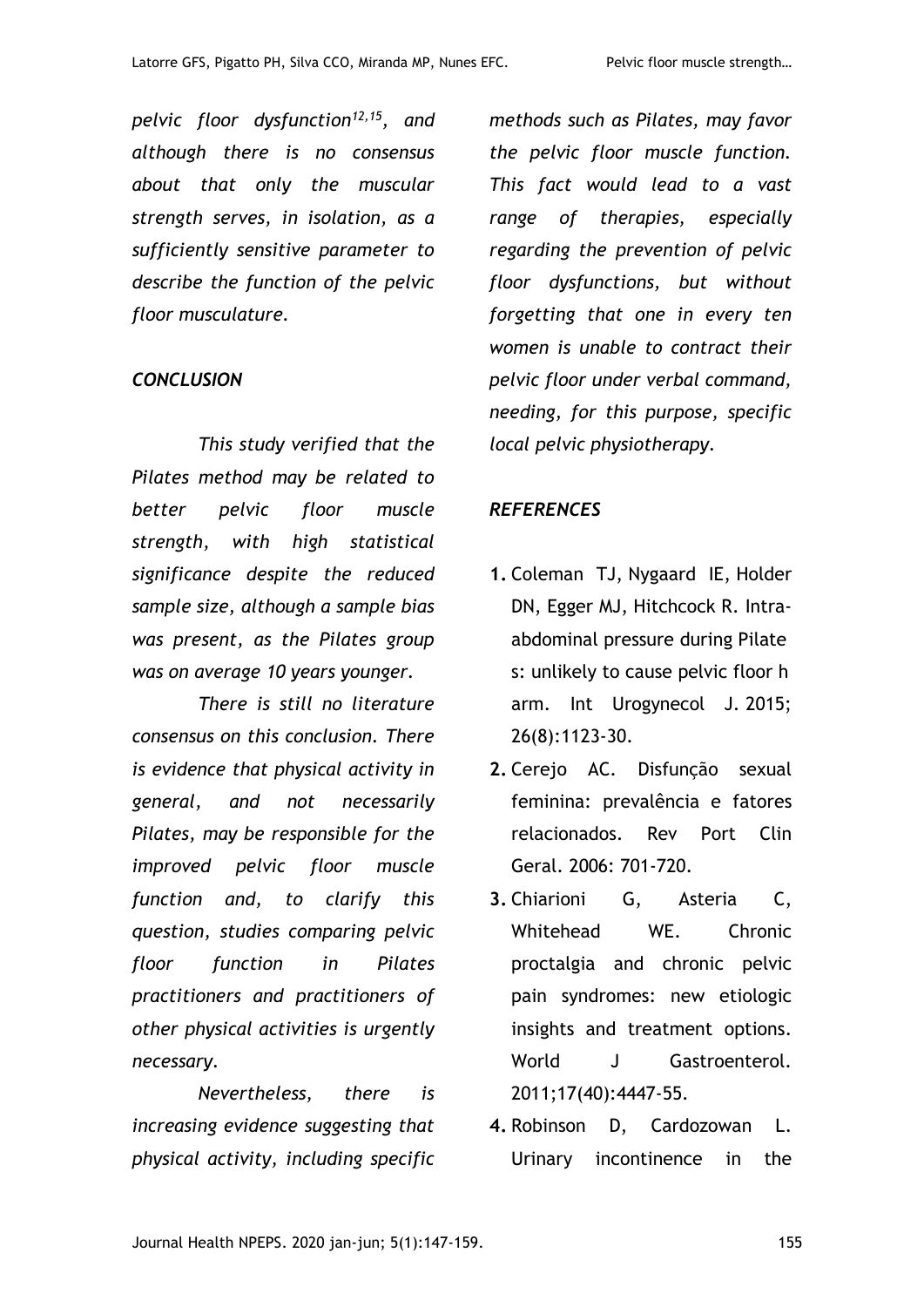Young woman: treatment plans and options available. [Womens](http://www.ncbi.nlm.nih.gov/pubmed/?term=Urinary+incontinence+in+the+young+woman%3A+treatment+plans+and+options+available)  [Health \(Lond\).](http://www.ncbi.nlm.nih.gov/pubmed/?term=Urinary+incontinence+in+the+young+woman%3A+treatment+plans+and+options+available) 2014; 10(2):201- 17.

- **5.** Giarenis I, Robinson D. Prevention and management of pelvic organ prolapse. F1000Prime Rep. 2014; 6:77.
- **6.** Culligan P, Heit M. Urinary Incontinence in Women: Evaluation and Management. Am Fam Physician. 2000; 62(11):2433-44.
- **7.** [Jung HB,](http://www.ncbi.nlm.nih.gov/pubmed/?term=Jung%20HB%5BAuthor%5D&cauthor=true&cauthor_uid=25874039) [Kim HJ,](http://www.ncbi.nlm.nih.gov/pubmed/?term=Kim%20HJ%5BAuthor%5D&cauthor=true&cauthor_uid=25874039) [Cho ST.](http://www.ncbi.nlm.nih.gov/pubmed/?term=Cho%20ST%5BAuthor%5D&cauthor=true&cauthor_uid=25874039) A current perspective on geriatric lower urinary tract dysfunction. [Korean J Urol.](http://www.ncbi.nlm.nih.gov/pubmed/?term=A+current+perspective+on+geriatric+lower+urinary+tract+dysfunction) 2015; 56(4):266- 75.
- **8.** Petros PP, Ulmsten U. An anatomical classification--a new paradigm for management of female lower urinary tract dysfunction. Eur J Obstet Gynecol Reprod Biol. 1998; 80:87–94.
- **9.** Fitz FF, Costa TF, Yamamoto DM, Resende APM, Stupp L, Sartori MGF, et al. Impact of pelvic floor muscle training on the quality of life in women with urinary incontinence. Rev Assoc Med Bras. 2012; 58(2):155-9.
- **10.** Junjinger B, Baessler K, Sapsford R, [Hodges PW.](https://www.ncbi.nlm.nih.gov/pubmed/?term=Hodges%20PW%5BAuthor%5D&cauthor=true&cauthor_uid=19730763) Effect of abdominal and pelvic floor tasks on muscle activity, abdominal pressure and bladder neck. Int Urogynecol J. 2010; 21(1):69-77.
- 11. [Leong BS,](https://www.ncbi.nlm.nih.gov/pubmed/?term=Leong%20BS%5BAuthor%5D&cauthor=true&cauthor_uid=25377297) [Mok NW.](https://www.ncbi.nlm.nih.gov/pubmed/?term=Mok%20NW%5BAuthor%5D&cauthor=true&cauthor_uid=25377297) Effectiveness of a new standardised Urinary Continence Physiotherapy Programme for communitydwelling older women in Hong Kong. [Hong Kong Med J.](https://www.ncbi.nlm.nih.gov/pubmed/25377297) 2015; 21(1):30-7.
- **12.** [Bernards AT,](http://www.ncbi.nlm.nih.gov/pubmed/?term=Bernards%20AT%5BAuthor%5D&cauthor=true&cauthor_uid=24081496) [Berghmans BC,](http://www.ncbi.nlm.nih.gov/pubmed/?term=Berghmans%20BC%5BAuthor%5D&cauthor=true&cauthor_uid=24081496) [Slieker-Ten Hove MC,](http://www.ncbi.nlm.nih.gov/pubmed/?term=Slieker-Ten%20Hove%20MC%5BAuthor%5D&cauthor=true&cauthor_uid=24081496) [Staal JB,](http://www.ncbi.nlm.nih.gov/pubmed/?term=Staal%20JB%5BAuthor%5D&cauthor=true&cauthor_uid=24081496) [de Bie RA,](http://www.ncbi.nlm.nih.gov/pubmed/?term=de%20Bie%20RA%5BAuthor%5D&cauthor=true&cauthor_uid=24081496) [Hendriks EJ.](http://www.ncbi.nlm.nih.gov/pubmed/?term=Hendriks%20EJ%5BAuthor%5D&cauthor=true&cauthor_uid=24081496) Dutch guidelines for physiotherapy in patients with stress urinary incontinence: an update. [Int](http://www.ncbi.nlm.nih.gov/pubmed/?term=guidelines+for+physiotherapy+in+patients+with+stress+urinary+incontinence%3A+an+update)  [Urogynecol J.](http://www.ncbi.nlm.nih.gov/pubmed/?term=guidelines+for+physiotherapy+in+patients+with+stress+urinary+incontinence%3A+an+update) 2014; 25(2):171- 9.
- **13.** [Ashrafinia F,](http://www.ncbi.nlm.nih.gov/pubmed/?term=Ashrafinia%20F%5BAuthor%5D&cauthor=true&cauthor_uid=25820848) [Mirmohammadali](http://www.ncbi.nlm.nih.gov/pubmed/?term=Mirmohammadali%20M%5BAuthor%5D&cauthor=true&cauthor_uid=25820848)  [M,](http://www.ncbi.nlm.nih.gov/pubmed/?term=Mirmohammadali%20M%5BAuthor%5D&cauthor=true&cauthor_uid=25820848) [Rajabi H,](http://www.ncbi.nlm.nih.gov/pubmed/?term=Rajabi%20H%5BAuthor%5D&cauthor=true&cauthor_uid=25820848) [Kazemnejad A,](http://www.ncbi.nlm.nih.gov/pubmed/?term=Kazemnejad%20A%5BAuthor%5D&cauthor=true&cauthor_uid=25820848) [Sadeghniiat Haghighi K,](http://www.ncbi.nlm.nih.gov/pubmed/?term=Sadeghniiat%20Haghighi%20K%5BAuthor%5D&cauthor=true&cauthor_uid=25820848) [Amelvalizadeh M.](http://www.ncbi.nlm.nih.gov/pubmed/?term=Amelvalizadeh%20M%5BAuthor%5D&cauthor=true&cauthor_uid=25820848) Effect of Pilates exercises on postpartum maternal fatigue. [Singapore](http://www.ncbi.nlm.nih.gov/pubmed/?term=Effect+of+Pilates+exercises+on+postpartum+maternal+fatigue)  [Med J.](http://www.ncbi.nlm.nih.gov/pubmed/?term=Effect+of+Pilates+exercises+on+postpartum+maternal+fatigue) 2015; 56(3):169-73.
- **14.** [Oliveira LC](http://www.ncbi.nlm.nih.gov/pubmed/?term=Campos%20de%20Oliveira%20L%5BAuthor%5D&cauthor=true&cauthor_uid=25931749), [Oliveira GR,](http://www.ncbi.nlm.nih.gov/pubmed/?term=Gon%C3%A7alves%20de%20Oliveira%20R%5BAuthor%5D&cauthor=true&cauthor_uid=25931749) [Pires-](http://www.ncbi.nlm.nih.gov/pubmed/?term=Pires-Oliveira%20DA%5BAuthor%5D&cauthor=true&cauthor_uid=25931749)[Oliveira DA.](http://www.ncbi.nlm.nih.gov/pubmed/?term=Pires-Oliveira%20DA%5BAuthor%5D&cauthor=true&cauthor_uid=25931749) Effects of Pilates on muscle strength, postural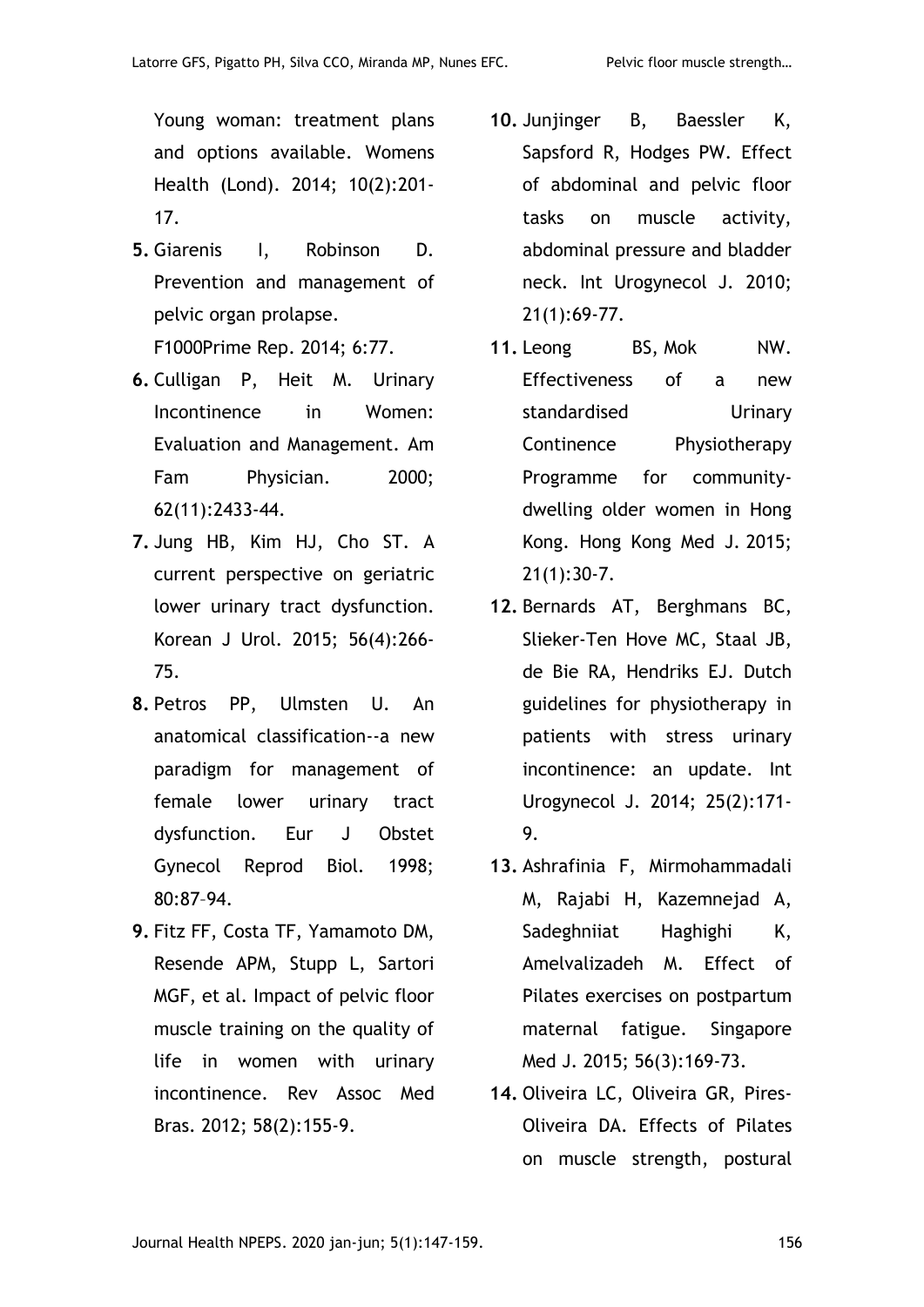balance and quality of life of older adults: a randomized, controlled, clinical trial. [J Phys](http://www.ncbi.nlm.nih.gov/pubmed/?term=Effects+of+Pilates+on+muscle+strength%2C+postural+balance+and+quality+of+life+of+older+adults%3A++a+randomized%2C++controlled%2C+clinical+trial)  [Ther Sci.](http://www.ncbi.nlm.nih.gov/pubmed/?term=Effects+of+Pilates+on+muscle+strength%2C+postural+balance+and+quality+of+life+of+older+adults%3A++a+randomized%2C++controlled%2C+clinical+trial) 2015; 27(3):871-6.

- **15.** Delancey JO. The hidden epidemic of pelvic floor dysfunction: Achievable goals for improved prevention and treatment. [Am J Obstet](http://www.ncbi.nlm.nih.gov/pubmed/?term=The+hidden+epidemic+of+pelvic+floor+dysfunction%3A+Achieavable+goals+for+improved+prevention+and+treatment)  [Gynecol.](http://www.ncbi.nlm.nih.gov/pubmed/?term=The+hidden+epidemic+of+pelvic+floor+dysfunction%3A+Achieavable+goals+for+improved+prevention+and+treatment) 2005; 192(5):1488-95.
- **16.** [Sapsford RR,](http://www.ncbi.nlm.nih.gov/pubmed/?term=Sapsford%20RR%5BAuthor%5D&cauthor=true&cauthor_uid=11494188) [Hodges PW.](http://www.ncbi.nlm.nih.gov/pubmed/?term=Hodges%20PW%5BAuthor%5D&cauthor=true&cauthor_uid=11494188) Contraction os the Pelvic Floor Muscles During Abdominal Maneuvers. [Arch Phys Med](http://www.ncbi.nlm.nih.gov/pubmed/?term=Contraction+os+the+Pelvic+Floor+Muscles+During+Abdominal+Maneuvers.+Archives+of+Physical+Medicine+of+Rehabilitation)  [Rehabil.](http://www.ncbi.nlm.nih.gov/pubmed/?term=Contraction+os+the+Pelvic+Floor+Muscles+During+Abdominal+Maneuvers.+Archives+of+Physical+Medicine+of+Rehabilitation) 2001; 82(8):1081-8.
- **17.** [Bo](https://www.ncbi.nlm.nih.gov/pubmed/?term=Bo%20K%5BAuthor%5D&cauthor=true&cauthor_uid=27918122) K, [Frawley HC,](https://www.ncbi.nlm.nih.gov/pubmed/?term=Frawley%20HC%5BAuthor%5D&cauthor=true&cauthor_uid=27918122) [Haylen](https://www.ncbi.nlm.nih.gov/pubmed/?term=Haylen%20BT%5BAuthor%5D&cauthor=true&cauthor_uid=27918122)  [BT,](https://www.ncbi.nlm.nih.gov/pubmed/?term=Haylen%20BT%5BAuthor%5D&cauthor=true&cauthor_uid=27918122) [Abramov Y,](https://www.ncbi.nlm.nih.gov/pubmed/?term=Abramov%20Y%5BAuthor%5D&cauthor=true&cauthor_uid=27918122) [Almeida](https://www.ncbi.nlm.nih.gov/pubmed/?term=Almeida%20FG%5BAuthor%5D&cauthor=true&cauthor_uid=27918122)  [FG,](https://www.ncbi.nlm.nih.gov/pubmed/?term=Almeida%20FG%5BAuthor%5D&cauthor=true&cauthor_uid=27918122) [Berghmans B,](https://www.ncbi.nlm.nih.gov/pubmed/?term=Berghmans%20B%5BAuthor%5D&cauthor=true&cauthor_uid=27918122) et al. An International Urogynecological Association

(IUGA)/International

Continence Society (ICS) joint report on the terminology for the conservative and nonpharmacological

management of female pelvic floor dysfunction. [Neurourol](https://www.ncbi.nlm.nih.gov/pubmed/27918122)  [Urodyn.](https://www.ncbi.nlm.nih.gov/pubmed/27918122) 2017 Feb;36(2):221- 244.

**18.** Marés G, de Oliveira KB, Piazza Carla M, Preis C, Neto Bertassoni L. The importance of central stabilization in Pilates method: a systematic review [Portuguese]. Fisioter em Mov. 2012;25(2):445–51

**19.** Queiroz BC, Cagliari MF, Amorim CF, Sacco IC. Muscle activation during four pilates core stability exercises in quadruped position. Arch Phys Med Rehabil 2010;91(1):86- 92. doi:

10.1016/j.apmr.2009.09.016

- **20.** Bertoldi JT, Medeiros AM, Goulart SO. A influência do método Pilates na musculatura do assoalho pélvico em mulheres no climatério: estudo de caso. Cinergis. 2015;16(4):255-260.
- **21.** Correa JN, Moreira B de P, Garcez VF. Ganho de força muscular do diafragma pélvico após utilização dos métodos Pilates ou kegel em pacientes com incontinência urinaria de esforço. Uningá Review. 2015; 23(2):11-17.
- **22.** Diniz MFD, Vasconcelos B, Pires JLVR, Nogueira MM, Arcanjo GN. Avaliação da força muscular do assoalho pélvico em mulheres praticantes de Mat Pilates. MTP Rehab J. 2014; 12:406-420.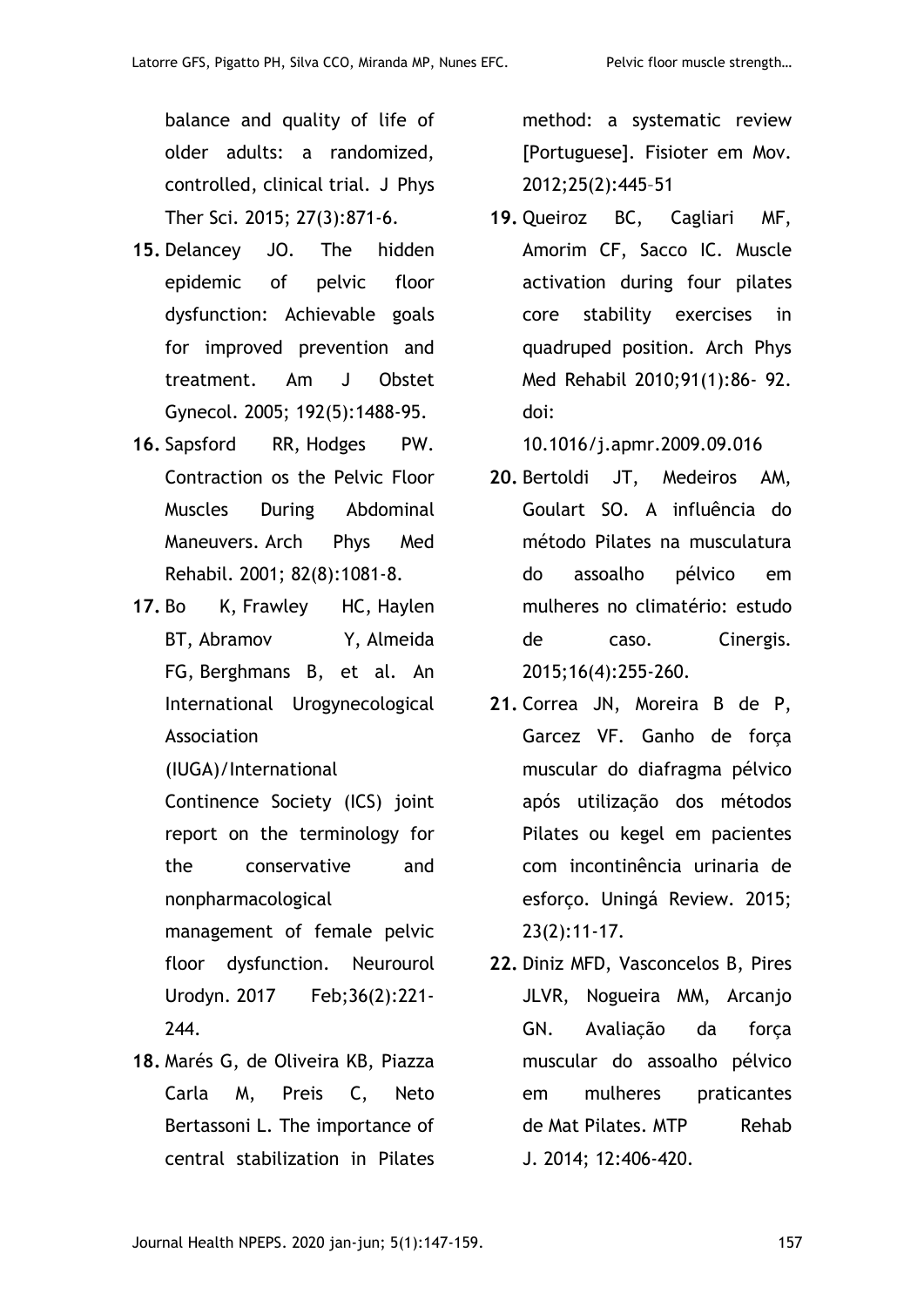- **23.** Andrezza EI, Serra E. A influência do método Pilates no fortalecimento do assoalho pélvico. Disponível em: [http://activepilates.com.br/pr](http://activepilates.com.br/producoes/A-INFLUE%CC%82NCIA-DO-ME%CC%81TODO-PILATES-NO-FORTALECIMENTO-DO-ASSOALHO.pdf) [oducoes/a-influe%cc%82ncia](http://activepilates.com.br/producoes/A-INFLUE%CC%82NCIA-DO-ME%CC%81TODO-PILATES-NO-FORTALECIMENTO-DO-ASSOALHO.pdf)[do-me%cc%81todo-pilates-no](http://activepilates.com.br/producoes/A-INFLUE%CC%82NCIA-DO-ME%CC%81TODO-PILATES-NO-FORTALECIMENTO-DO-ASSOALHO.pdf)[fortalecimento-do](http://activepilates.com.br/producoes/A-INFLUE%CC%82NCIA-DO-ME%CC%81TODO-PILATES-NO-FORTALECIMENTO-DO-ASSOALHO.pdf)[assoalho.pdf.](http://activepilates.com.br/producoes/A-INFLUE%CC%82NCIA-DO-ME%CC%81TODO-PILATES-NO-FORTALECIMENTO-DO-ASSOALHO.pdf) Acesso em 12/08/2016.
- **24.** Nóbrega MFB. Processo de Trabalho em Enfermagem na Dimensão do Gerenciamento do Cuidado em um Hospital Público de Ensino [dissertação]. Fortaleza: Universidade Estadual do Ceará; 2006. 161 p.
- **25.** [Bø K,](http://www.ncbi.nlm.nih.gov/pubmed/?term=B%C3%B8%20K%5BAuthor%5D&cauthor=true&cauthor_uid=23896331) [Herbert RD.](http://www.ncbi.nlm.nih.gov/pubmed/?term=Herbert%20RD%5BAuthor%5D&cauthor=true&cauthor_uid=23896331) There is not yet strong evidence that exercise regimens other than pelvic floor muscle training can reduce stress urinary incontinence in women: a systematic review. J [Physiother.](http://www.ncbi.nlm.nih.gov/pubmed/?term=There+is+not+yet+strong+evidence+that+exercise+regimens+other+than+pelvic+floor+muscle+training+can+reduce+stress+urinary+incontinence+in+women%3Aa+systematic+review.) 2013; 59(3):159-68.
- **26.** Henderson JW, Wang S, Egger MJ, Masters M, Nygaard I. Can women correctly contract their pelvic floor muscles without formal instruction? Female Pelvic Med Reconstr Surg. 2013; 19(1):8–12.
- **27.** Ashton-Miller JA, DeLancey JO. Functional Anatomy of the Female Pelvic Floor. Ann N Y Acad Sci. 2007; 1101:266-96.
- **28.** Slieker-ten Hove MC, Pool-Goudzwaard AL, Eijkemans MJ, Steegers-Theunissen RP, Burger CW, Vierhout ME. The prevalence of pelvic organ prolapse symptoms and signs and their relation with bladder and bowel disorders in a general female population. Int Urogynecol J Pelvic Floor Dysfunct. 2009; 20(9):1037–45.

**Conflito de interesses:** Os autores declaram não haver conflito de interesses.

#### **Participação dos autores:**

- **Concepção:** Latorre GFS, Pigatto PH, Silva CCO, Miranda MP, Nunes EFC.
- **Desenvolvimento:** Latorre GFS, Pigatto PH, Silva CCO, Miranda MP, Nunes EFC.
- **Redação e revisão:** Latorre GFS, Pigatto PH, Silva CCO, Miranda MP, Nunes EFC.